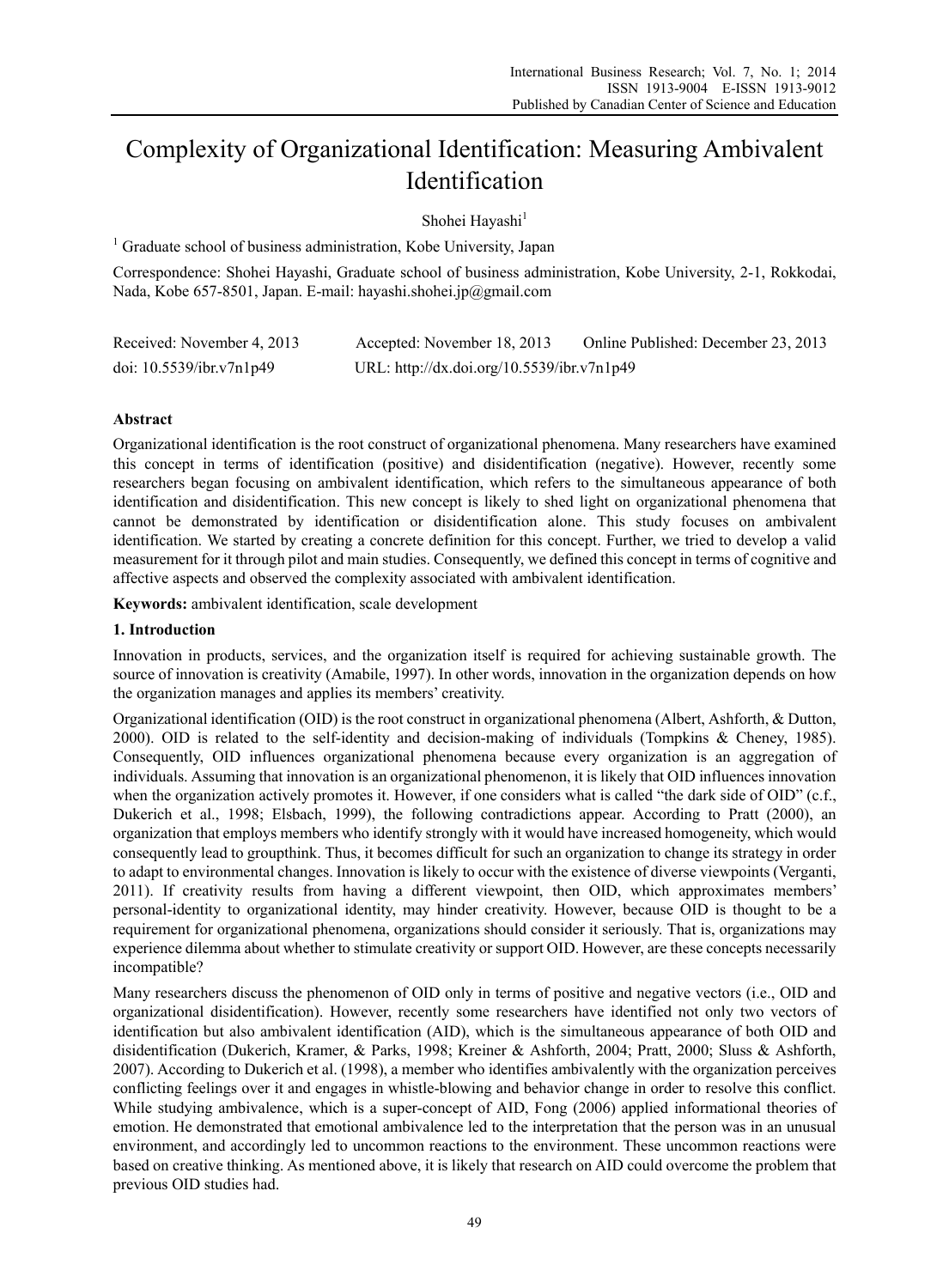However, as a concept, AID is in the early stage of development. For example, although Pratt (2000) argued that AID is a partial failure of OID, Dukerich et al. (1998) argued that AID occurs when both OID and disidentification appear strongly. Their disagreement exemplifies the inconsistency in the conceptualization of AID. The reasons for this inconsistency may be (1) few studies have investigated this issue, (2) no definition has been established, (3) empirical research on this topic is difficult because scales to measure AID are underdeveloped (Note 1), and (4) inductive research is difficult because it is difficult to comprehend the phenomenon of AID through observation and interview (Note 2). The present study focuses on the resolution of points (2) and (3), and accordingly aims to contribute to (1).

Most studies on OID have treated identification as a cognitive concept. However, Tajfel (1978) defined social identity as "that part of an individual's self-concept which derives from his knowledge of his membership of a social group (or groups) together with the value and emotional significance attached to that membership," essentially stating that social identity consists of both cognitive and affective dimensions. Therefore, studies on OID in which social identity theory (Tajfel & Turner, 1979) is central, should consider both cognitive and affective dimensions (Harquail, 1998; Johnson, Morgeson, & Hekman, 2012; Van Dick, 2001). Accordingly, the present study considers AID as a cognitive and affective construct.

# **2. Definition of Ambivalent Identification**

Bleuler (1911) defined ambivalence as "the simultaneous existence of strong feelings of love and hate toward the same object" (cf. Eidelberg, 1968; Luescher & Pillemer, 1998). Similarly, Alexander (1951), Argyris (1957), and Freud (1913), defined ambivalence as the co-existence of conflicting feelings directed toward the same object. However, Sincoff (1990), defined ambivalence as "overlapping approach-avoidance tendencies, manifested behaviorally, cognitively, or affectively, and directed toward a given person or experience." Although the former four researchers treated ambivalence affectively, the latter treated it both cognitively and affectively.

Ambivalence has been measured through subjective and objective approaches (Constarelli & Colloca, 2004). Subjective approach refers to the direct measurement of ambivalence by using a scale. On the other hand, objective approach refers to the development of an algorithm that factors in positive and negative attitudes to calculate ambivalence toward a particular object. Studies that use this objective approach are based on the view of Scott (1966), who stated that the greater and more equal the opposite tendencies, the higher the degree of ambivalence (e.g., Costarelli & Colloca, 2004; Kaplan, 1972; Moore, 1972; 1973; Tompson, Zanna, & Griffin, 1995). These studies that use objective approaches defined ambivalence as an attitudinal concept. That is, they treated ambivalence as manifold concepts because attitude consists of behavior, affect, and cognition (Kelman, 1958).

In addition, Scott (1966) suggested considering the weight of each component. The present study synthesized these suggestions and defined ambivalence as "the simultaneous and equal existence of the opposite feeling or thinking toward the same object." This definition of ambivalence should then operate on the definition of AID. Although some studies have examined AID (e.g., Dukerich et al., 1998; Pratt, 2000; Sluss & Ashforth, 2007) (Note 3), its definition has not been explicitly stated. According to Kreiner and Ashforth (2004), AID refers to the idea that "one can simultaneously identify and disidentify with one's organization (or aspects of it)." Their definition is vague because OID and disidentification were not clearly defined. In fact, because they considered only the cognitive aspect of OID, it is more likely that this definition does not accurately reflect the concept of ambivalence.

We examined various definitions of OID, which confirmed that most researchers defined the cognitive or affective dimensions of OID. For instance, researchers who considered the cognitive aspect, defined OID as "a perceived oneness with an organization and the experience of the organization's successes and failures as one's own" (Mael & Ashforth, 1992); "the degree to which a member defines him- or herself by the same attributes that he or she believes define the organization" (Dutton, Dukerich, & Harquail, 1994); "a psychological state wherein individuals perceive themselves to be part of a larger organization" (Rousseua, 1998); and "an individual's belief about his or her organization becomes self-referential or self-defining" (Pratt, 1998). On the other hand, the researchers who considered the affective aspect defined OID as "the degree to which an individual values having a specific organizational identity" (Harquail, 1998); "the feelings individuals experience about themselves in relation to the social referent and the value they place on that social identity" (Johnson & Morgeson, 2005); and "an individual's positive feelings about being one with a group" (Johnson et al., 2012). Observing the difference between both dimensions plainly, OID seems to be the perception and feeling of individuals as organizational members (Harquail, 1998), the perception and feeling of oneness with the group (Johnson et al., 2012), and the emotional attachment one has to this group and the knowledge of a certain group membership (Van Dick, 2001). Assimilating these ideas, the present study thus defined cognitive OID as "the degree to which a member perceives himself or herself as part of an organization" and affective OID as "the degree to which a member holds positive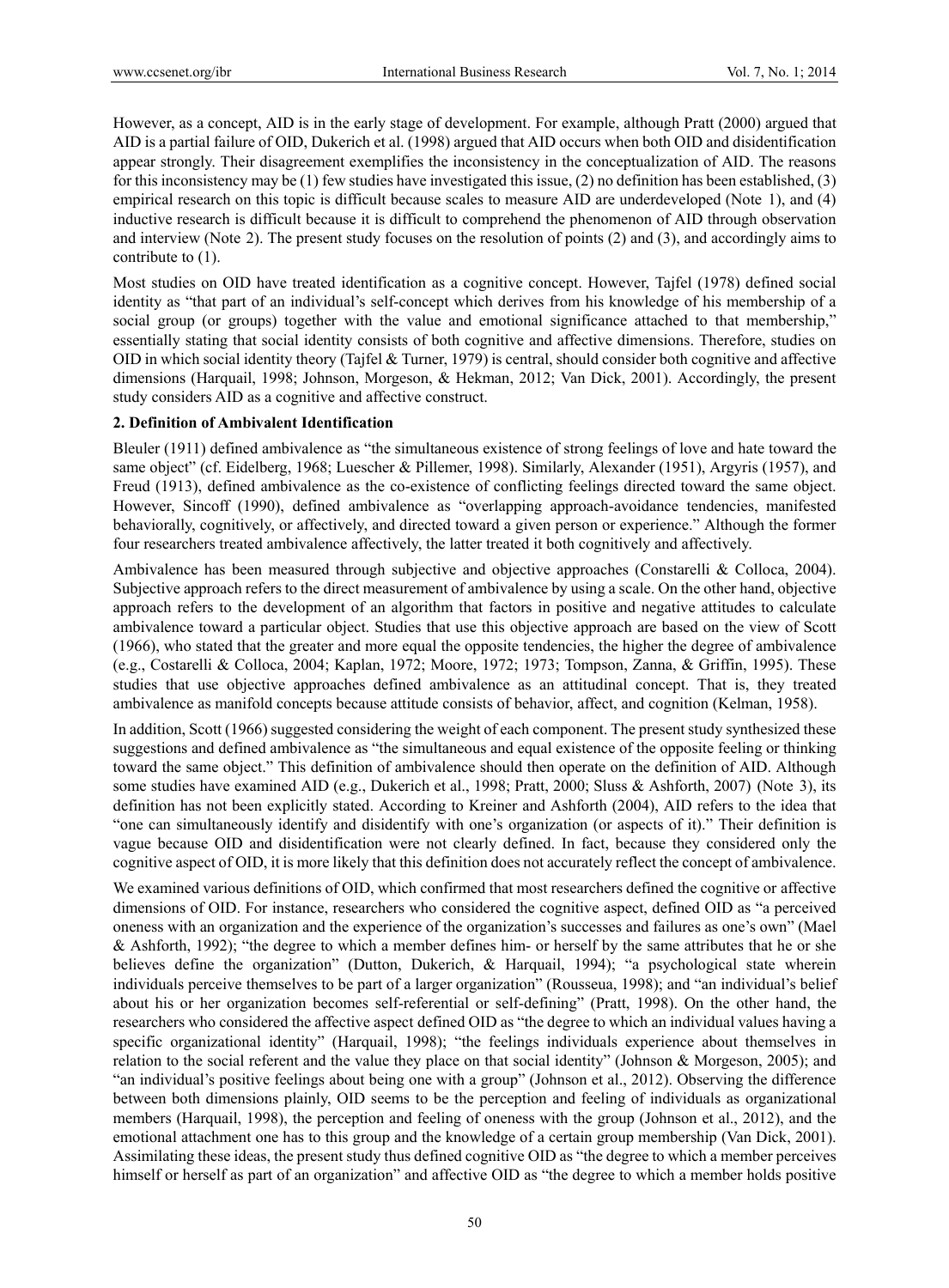feelings toward the organizational identity."

Based on these definitions of both cognitive and affective OID and ambivalence, AID is therefore defined cognitively as "the process in which a member simultaneously and equally perceives and does not perceive himself or herself as part of an organization," and affectively as "the process in which member simultaneously holds both positive and negative feelings towards organizational identity in equal parts."

# **3. Measuring Ambivalent Identification**

We first searched the existing literature for published scales that measured OID and disidentification, by using "word identification," and found 26 relevant articles (Note 4). The items in these scales were then classified into cognitive and affective OID based on the above definitions and the study of Johnson et al. (2012). Finally, 22 items were derived for the cognitive dimension and 13 items were derived for the affective dimension.

These items were then transformed into sentences that could be used to measure AID whilst referencing the above definitions of AID, items for AID by Kreiner and Ashforth (2004), and items for ambivalence (e.g., Aaker, Drolet, & Griffin, 2008; Priester & Petty, 1996; Riketta, 2000; Riketta & Ziegler, 2006).

# *3.1 Scale Development*

After developing a scale to measure AID by using the above items, we attempted to establish its validity. In this case, this study followed Hinkin's procedure (Hinkin, 1995; 1998; Hinkin & Tracey, 1999). The procedure is composed of the following three steps: (1) content validity assessment, (2) item reduction, and (3) confirmatory factor analysis.

The assessment of content validity followed the procedure of Hinkin and Tracey (1999). Respondents first rated each of the 35 AID items according to the extent to which they believed the items were consistent with each of two dimensions' definitions of AID. Response choices ranged from 1 (not at all) to 5 (completely). The definition of one of the two dimensions was presented at the top of each page of the questionnaire. The results were then used for explanatory factor analysis.

Prior to conducting factor analysis, we examined the inter-item correlations of the variables and any variable that correlated at less than .40 with all other variables were excluded from the analysis. In this case, respondents rated the 35 AID items obediently. Thus, the items used here were different from the items used to assess content validity. Afterwards, explanatory factor analysis with varimax rotation was conducted. The criterion used to support the theoretical distinction was an eigenvalue greater than 1 (Kaiser criterion) and a scree test of the percentage of variance explained. Finally, to assess internal consistency reliability, Cronbach's alpha was calculated for each component. A Cronbach's alpha higher than .70 was considered to indicate good internal consistency reliability. Confirmation factor analysis was then conducted and construct validity was tested by goodness-of-fit indexes. This study used chi-square values (Note 5), CFI, RMSEA, GFI, and AGFI as goodness-of-fit indexes.

We conducted (1) a pilot study to eliminate extra items and modify the items, and (2) the main study to develop the scale for AID.

#### 3.1.1 Pilot Study

# Method

Questionnaires were distributed to six seminars in two Japanese universities. The purpose of this questionnaire was explained in the classroom, before distributing it. One hundred and thirteen undergraduates responded to the questionnaire. The number of valid responses was 60 (53.1%). Respondents consisted of 38 men (63.3%) and 22 women (36.6%); 31 students were in the third grade (51.7%), 26 in the fourth grade (43.3%), and three did not specify their grades (4.9%).

#### Results

# (1) Content Validity Assessment

Explanatory factor analysis with varimax rotation was conducted to determine content validity. There were nine components with eigenvalues greater than 1. However, the examination of a scree test supported two components; the percentages of variance explained were 24.7% and 20.9% respectively. Finally, ten out of the 13 affective items were left. Eleven out of the 22 cognitive component items were left.

#### (2) Initial Item Reduction

The correlation analysis found eight items of the cognitive dimension and six items of the affective dimension to have a correlation of more than .4 with all other variables. Then, explanatory factor analysis with varimax rotation was conducted for these 14 items. This analysis identified two components that were labeled as affective and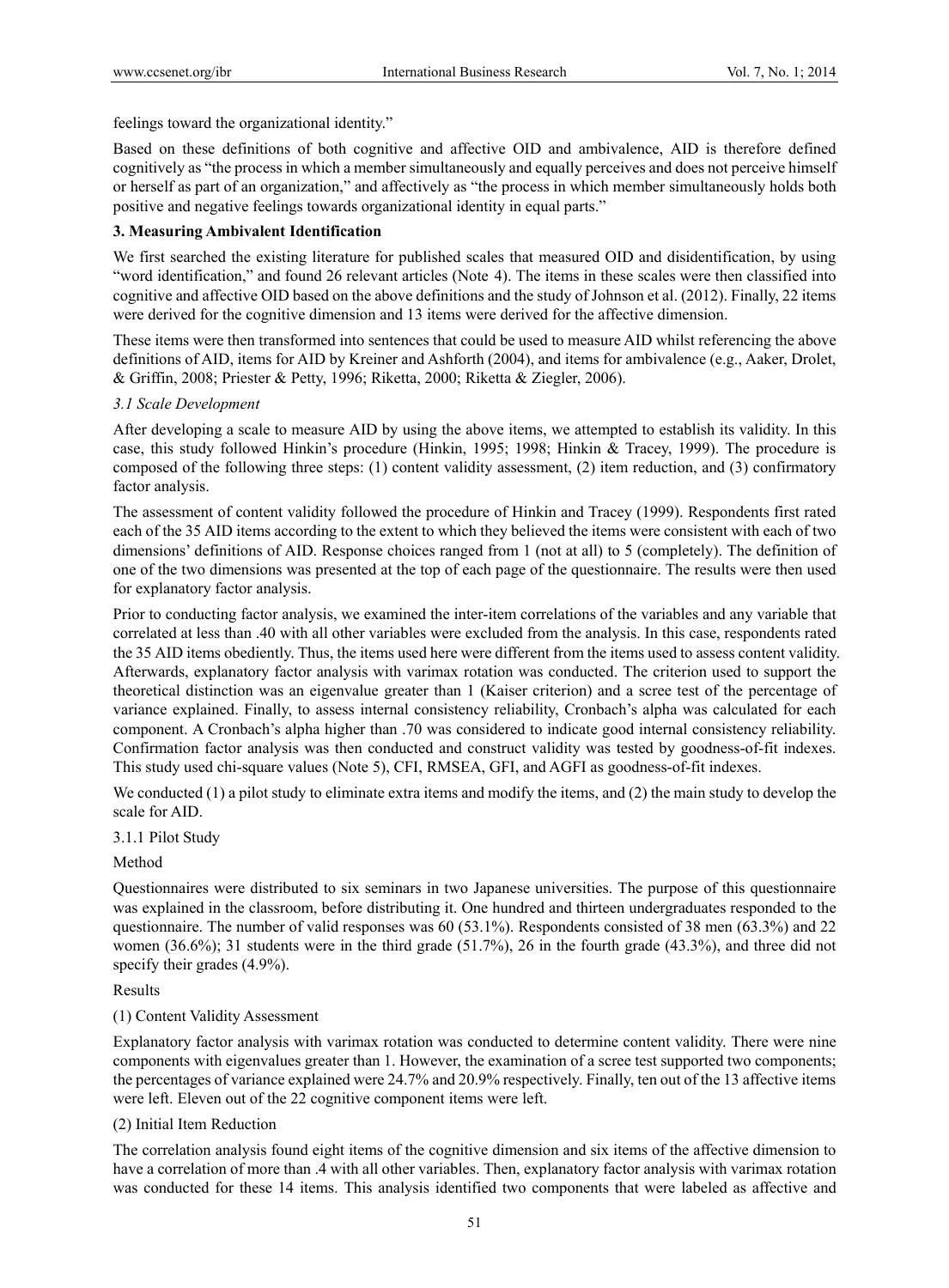cognitive respectively; the percentages of variance explained by the affective and cognitive components were 31.5% and 26.3% respectively. No items were eliminated by this explanatory factor analysis. The internal consistency (Cronbach's alpha) was .741 for the affective component and .554 for the cognitive component.

# (3) Confirmatory Factor Analysis

This pilot study aimed at eliminating the extra items and modifying the sentences describing the items and therefore did not conduct confirmatory factor analysis. We asked respondents for their feedback regarding the questionnaire and suggestions for improving of the sentences. Consequently, we could make improvements according to the feedback by modifying items that were difficult to understand, before conducting the main study.

# 3.1.2 Main Study

# Method

The revised questionnaire was distributed during a class in the university. The purpose of this questionnaire was explained in the classroom, before distributing it. One hundred and nineteen undergraduates responded to the questionnaire. The number of valid responses was 37 (31.1%). The respondents consisted of 24 men (64.9%) and 13 women (35.1%); 15 students were in the second grade (40.5%), 10 in the third grade (27.0%), 11 in the fourth grade  $(29.7\%)$ , and 1 in the fifth grade  $(2.7\%)$ .

| Item                             | Affective AID | Cognitive AID |
|----------------------------------|---------------|---------------|
| Affective item 1                 | .752          |               |
| Affective item 2                 | .852          |               |
| Affective item 3                 | .710          |               |
| Affective item 4                 | .822          |               |
| Affective item 5                 | .701          |               |
| Affective item 6                 | .849          |               |
| Cognitive item 1                 |               | .677          |
| Cognitive item 2                 |               | .810          |
| Cognitive item 3                 |               | .796          |
| Cognitive item 4                 |               | .805          |
| Cognitive item 5                 |               | .789          |
| Cognitive item 6                 |               | .804          |
| Cognitive item 7                 |               |               |
| Cognitive item 8                 |               | .913          |
| Eigenvalue                       | 5.498         | 4.054         |
| Percentage of variance explained | 43.5%         | 35.4%         |

| Table 1. Factor loadings for content validity assessment |  |  |  |  |  |  |  |
|----------------------------------------------------------|--|--|--|--|--|--|--|
|----------------------------------------------------------|--|--|--|--|--|--|--|

# Results and Discussion

#### (1) Content Validity Assessment

An explanatory factor analysis with varimax rotation was conducted and the Kaiser criterion identified two components. The percentages of variance explained were 43.5% and 35.4% respectively. All affective items showed high factor loadings. Seven of the eight cognitive items showed high factor loadings (see Table 1 for details). Therefore, it may be inferred that the questionnaire had content validity.

#### (2) Initial Item Reduction

The correlation analysis identified six items in the cognitive dimension and six items in the affective dimension that had correlation coefficients of more than .4 with all other variables (Table 2). Following this, explanatory factor analysis with varimax rotation was conducted for these 12 items. The results revealed two components that were labeled as affective and cognitive respectively; the percentages of variance explained in Table 1. Factor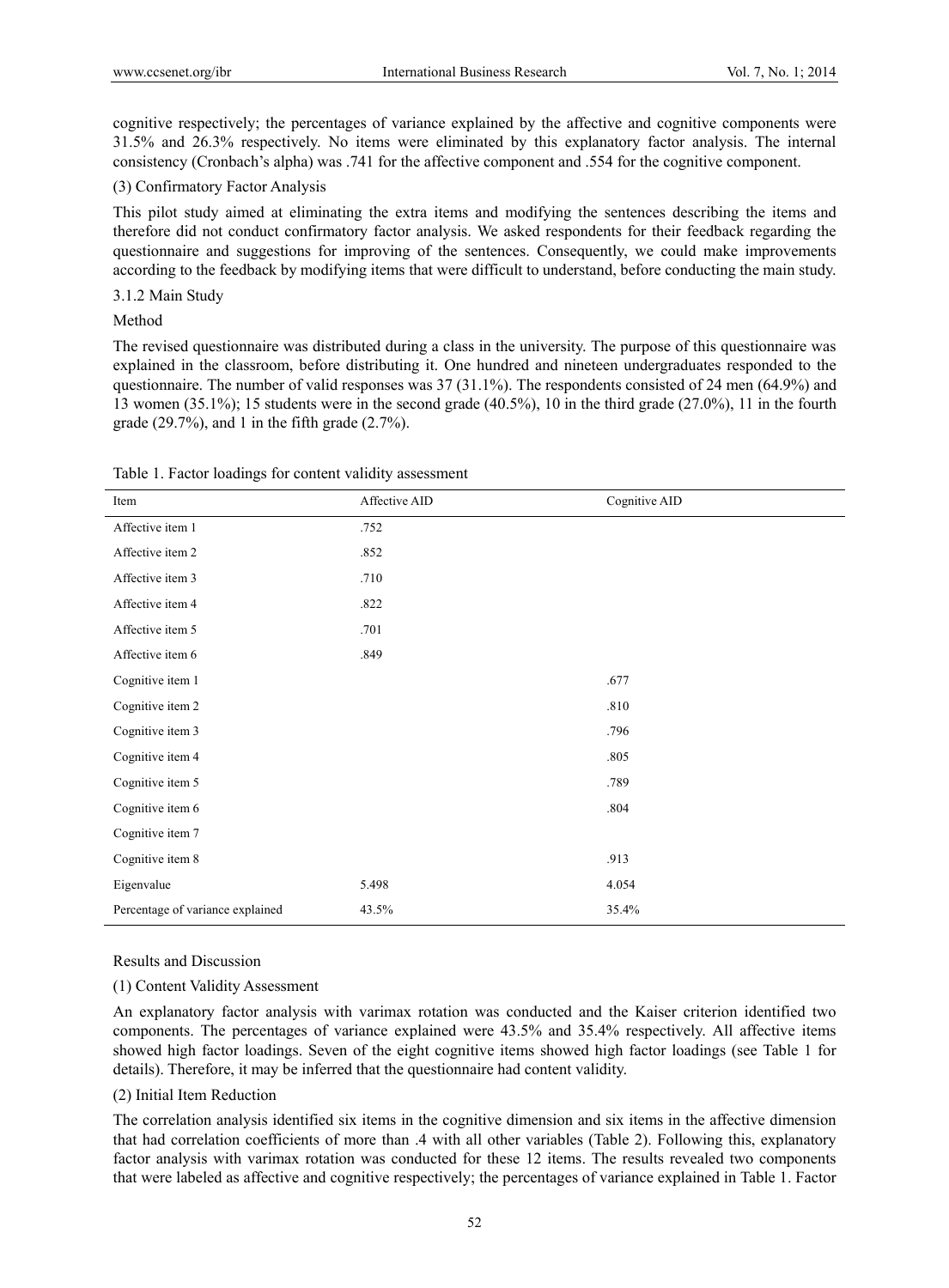loadings for content validity assessment of affective and cognitive components were 39.7% and 27.9% respectively (see Table 3 for details). No items were eliminated after this explanatory factor analysis. The internal consistency (Cronbach's alpha) was .883 for the affective component and .768 for the cognitive component.

|--|

|             | C1           | C <sub>2</sub> | C <sub>3</sub> | C4      | C <sub>5</sub> | C <sub>6</sub> | C8           | A1           | A2           | A <sub>3</sub> | A4           | A <sub>5</sub> | A6 |
|-------------|--------------|----------------|----------------|---------|----------------|----------------|--------------|--------------|--------------|----------------|--------------|----------------|----|
| Cognitive 1 | $\mathbf{1}$ |                |                |         |                |                |              |              |              |                |              |                |    |
| Cognitive 2 | .092         | $\mathbf{1}$   |                |         |                |                |              |              |              |                |              |                |    |
| Cognitive 3 | .544**       | .281           | $\mathbf{1}$   |         |                |                |              |              |              |                |              |                |    |
| Cognitive 4 | $.732*$      | .039           | .464**         | 1       |                |                |              |              |              |                |              |                |    |
| Cognitive 5 | .387*        | .147           | .216           | .266    | $\mathbf{1}$   |                |              |              |              |                |              |                |    |
| Cognitive 6 | .204         | .169           | .384*          | .241    | $.508**$       |                |              |              |              |                |              |                |    |
| Cognitive 8 | .254         | .113           | $.437**$       | .021    | $.510**$       | .295           | $\mathbf{1}$ |              |              |                |              |                |    |
| Affective 1 | .225         | $.433**$       | $.415*$        | .243    | .164           | .168           | .204         | $\mathbf{1}$ |              |                |              |                |    |
| Affective 2 | .183         | $.339*$        | $.391*$        | .232    | .122           | .109           | .158         | .532**       | $\mathbf{1}$ |                |              |                |    |
| Affective 3 | .206         | .216           | $.345*$        | .301    | $.364*$        | $.425**$       | .279         | .464**       | $.501**$     | $\mathbf{1}$   |              |                |    |
| Affective 4 | .266         | .133           | .199           | $.375*$ | .166           | $.347*$        | .158         | .547**       | .498**       | .586**         | $\mathbf{1}$ |                |    |
| Affective 5 | .184         | $.393*$        | .222           | .225    | .288           | .202           | .178         | $.571**$     | $.733**$     | $.670**$       | $.601**$     | $\mathbf{1}$   |    |
| Affective 6 | .099         | .305           | .093           | .179    | $.348*$        | .093           | .103         | .529**       | .478**       | .529**         | $.410**$     | .756**         | 1  |
|             |              |                |                |         |                |                |              |              |              |                |              |                |    |

\*\*:  $p < .01$ , \*:  $p < .05$ .

| Table 3. Factor loadings for initial item reduction |  |  |  |  |  |  |  |
|-----------------------------------------------------|--|--|--|--|--|--|--|
|-----------------------------------------------------|--|--|--|--|--|--|--|

| Item                             | Affective AID | Cognitive AID |
|----------------------------------|---------------|---------------|
| Affective item 1                 | .749          |               |
| Affective item 2                 | .810          |               |
| Affective item 3                 | .687          |               |
| Affective item 4                 | .658          |               |
| Affective item 5                 | .907          |               |
| Affective item 6                 | .790          |               |
| Cognitive item 1                 |               | .871          |
| Cognitive item 2                 |               |               |
| Cognitive item 3                 |               | .691          |
| Cognitive item 4                 |               | .859          |
| Cognitive item 5                 |               | .789          |
| Cognitive item 6                 |               | .817          |
| Cognitive item 8                 |               | .871          |
| Eigenvalue                       | 4.763         | 3.294         |
| Percentage of variance explained | 39.7%         | 27.9%         |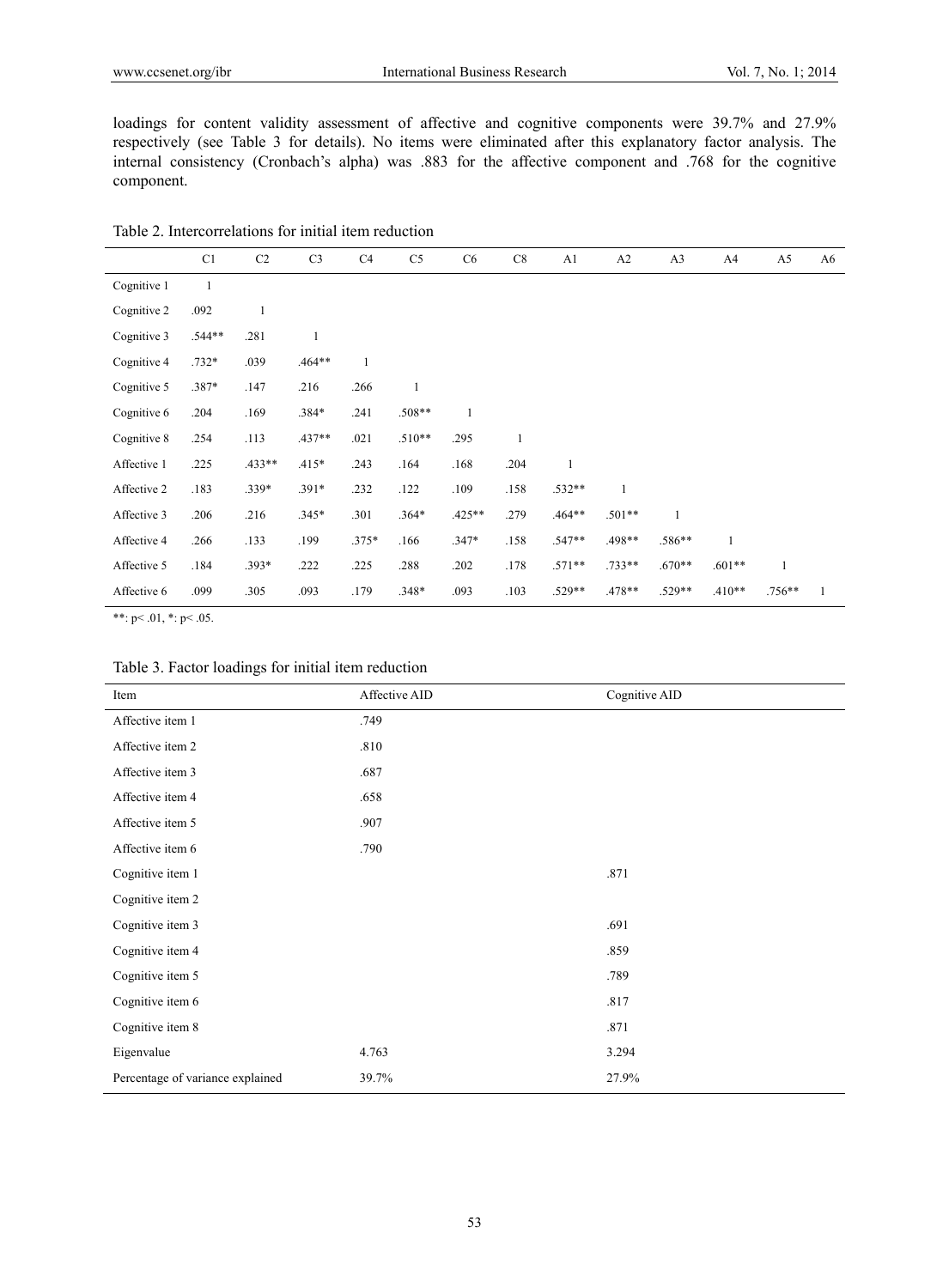| No.              | Items                                                                              |
|------------------|------------------------------------------------------------------------------------|
| Affective item 1 | I feel pride and insulted in being part of this university                         |
| Affective item 2 | I am glad and sorry to belong to this university                                   |
| Affective item 3 | I regret and am satisfied that I belong to this university                         |
| Affective item 4 | I am proud of and also complain when I tell people who I study with                |
| Affective item 5 | I feel good and bad when I think about myself as a member of this university       |
| Affective item 6 | I feel happy and sad to be a student in this university                            |
| Cognitive item 1 | I see and am indifferent of myself as belonging to this university                 |
| Cognitive item 3 | I am very interested and uninterested in what others think about this university   |
| Cognitive item 4 | Belonging to this university is an important and unimportant part of my self-image |

It is important and insignificant to me that others do not criticize this university

Table 4. The scale for ambivalent identification with an organization

#### (3) Confirmatory Factor Analysis

The goodness-of-fit indexes of the confirmatory factor analysis indicated that this model fitted the data well  $(\chi^2)$  $(46) = 47.678$ ; CFI = .991; GFI = .904; AGFI = .802; RMSEA = .032). Therefore, the questionnaire has construct validity. The analysis resulted in six affective items and six cognitive items (see Table 4 for details).

Being a member of this university has very little and very much to do with how I feel about myself If this university were criticized, it would influence and not influence how I think about myself

#### **4. Discussion**

Cognitive item 5 Cognitive item 6 Cognitive item 8

The present study makes at least two contributions to existing knowledge. Firstly, AID was defined more strictly here than in previous studies, where vaguely defined concepts hindered the discussion of the phenomenon. As AID had not been clearly defined until now, defining it here may lead to and form the basis for future research. Secondly, this study developed a scale to measure AID. As mentioned before, previous researchers had not studied AID empirically because no such scale had been developed until now. Thus, creating this scale contributes greatly to the development of future empirical studies.

Discussing OID cognitively means discussing the cognitive distance between organizational identity and self-identity and the perceived vector. Previously, this discussion was conducted in terms of two axes: "near or far" and "approaching or leaving." However, bringing the concept of ambivalence into this discussion leads to a new angle—"near and far" and "approaching and leaving." This point was overviewed previously, suggesting the complexity of the concept of identification. The present study could very well provide a lead to understand and acknowledge this complexity.

Kreiner and Ashforth (2004) have attempted to measure AID. Although they defined OID cognitively, items in their tool that measured AID consisted of both cognitive and affective dimensions. Thus, there was a disagreement between the scale and the definition used in the study, which affected the scale's content validity. Furthermore, because they did not show how their AID measurement was developed, the construct validity was not also manifested. In contrast, this study considered both dimensions, constructed the items deductively, and tested for content validity. Accordingly, this study is more likely to avoid similar problems of content validity.

As shown from both, the pilot and main studies, the sample size is not sufficient to establish validity (particularly construct validity). The percentage of valid responses suggested that items that looked like "double-barreled" questions might have caused confusion among respondents. However, this problem may be attributed to not the present study but the inherent ambiguity of AID. Considering the previous, subjective approach to AID, these items look like double-barreled questions. Although the objective approach mentioned above (Costarelli & Colloca, 2004) may be useful to solve this problem. Previous studies did not find high intercorrelations between subjective and objective approaches (e.g., Tompson et al., 1995). That is, the objective approach could not be substituted for the subjective approach. Therefore, it is important to acknowledge that we need to develop a valid subjective approach first in order to develop a valid objective approach.

We used undergraduate students as sample. Compared to employees in a company, a university does not work on the undergraduates' socialization to a great extent. Thus, it is likely that they do not pay attention to the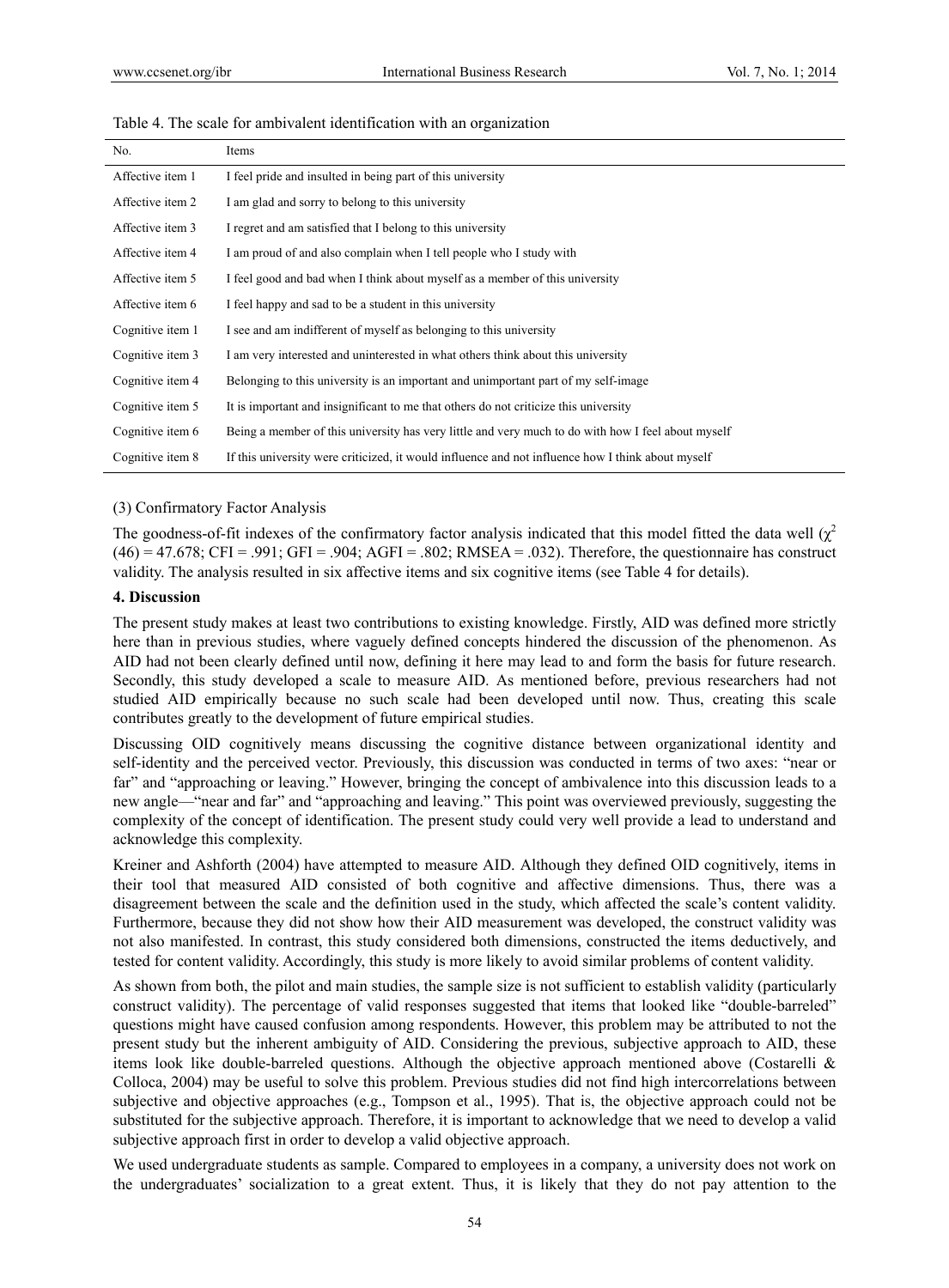university's identity. In addition, Kreiner and Ashforth (2004) argued that when an organization sends inconsistent or contradictory messages to its stakeholders regarding what it stands for, and why and when an organization demands incompatibly from within a give role, AID would occur. These antecedents are all organizational factors. More employees may identify ambivalently with their organization than students may with their university, because the environment requires different behavior from the employees. Therefore, if we use employees instead of undergraduates as the participants, above problems might be resolved. That is, it is likely that employees may have responded to items for AID and consequently we could have gathered a sufficient sample size to establish validity.

Finally, if more future studies focus on AID and its measurement, AID would become a measurable concept, the mechanism of OID might be demonstrated more effectively, and the relationship between creativity and OID would be manifested.

#### **5. Conclusion**

This study focused on defining AID and developing the scale to measure it. Firstly, we examined some concepts of ambivalence, cognitive OID, and affective OID, accordingly defined cognitive AID as "the process in which a member simultaneously and equally perceives and does not perceive himself or herself as part of an organization," and affective AID as "the process in which member simultaneously holds both positive and negative feelings towards organizational identity in equal parts." Secondly, on the basis of above definitions, the scale was developed through pilot and main study. As a result, affective and cognitive scale consists of twelve items (6 affective items and 6 cognitive items).

Many researchers have not empirically tested the hypothesis about AID. The reasons are for the problem of definition and scale as mentioned above. We proposed both, so future researches which tested AID empirically may increase. AID is important concept because it is likely to shed light on organizational phenomena that cannot be demonstrated by identification or disidentification alone. Although it may be difficult for the person to grasp the person's ambivalent state by him/her-self, if this problem will be resolved in the future, this new concept would demonstrate many organizational phenomena. Thus, this study contributes to the foundation for AID researches.

#### **References**

- Aaker, J., Drolet, A., & Griffin, D. (2008). Recalling Mixed Emotions. *Journal of Consumer Research*, *35*(2), 268–278. http://dx.doi.org/10.1086/588570
- Abrams, D., Ando, K., & Hinkle, S. (1998). Psychological attachment to the group: Cross-cultural differences in organizational identification and subjective norms as predictors of workers' turnover intentions. *Personality and Social Psychology Bulletin*, *24*(10), 1027–1039. http://dx.doi.org/ 10.1177/01461672982410001
- Albert, S., Ashforth, B. E., & Dutton, J. E. (2000). Organizational identity and identification: charting new waters and building new bridges. *The Academy of Management Review*, *25*(1), 13–17. http://dx.doi.org/10.5465/AMR.2000.2791600
- Alexander, F. (1951). *Fundamentals of psychoanalysis*. New York: W. W. Norton & Company, Inc.
- Amabile, T. M. (1994). Motivating creativity in organization: on doing what you love and loving what you do. *California Management Review*, *40*(1), 39–58. http://dx.doi.org/10.2307/41165921
- Argyris, C. (1957). *Personality and organization: the conflict between system and the individual*. New York: Harper.
- Ashforth, B. E. (1998). Becoming: how does the process of identification unfold? In D. A. Whetten & P. Godfrey (Eds.), *Identity in Organizations* (pp. 213–222). Thousand Oaks, Calif.: Sage Publications.
- Bartel, C. A. (2001). Social comparisons in boundary-spanning work: Effects of community outreach on members' organizational identity and identification. *Administrative Science Quarterly*, *46*(3), 379–413. http://dx.doi.org/10.2307/3094869
- Bergami, M., & Bagozzi, R. P. (2000). Self-categorization, affective commitment and group self-esteem as distinct aspects of social identity in the organization. *British Journal of Social Psychology*, *39*(4), 555–577. http://dx.doi.org/10.1348/014466600164633
- Bhattacharya, C. B., & Elsbach, K. D. (2002). Us versus them: The roles of organizational identification and disidentification in social marketing initiatives. *Journal of Public Policy and Marketing*, *21*(1), 26–37. http://dx.doi.org/10.1509/jppm.21.1.26.17608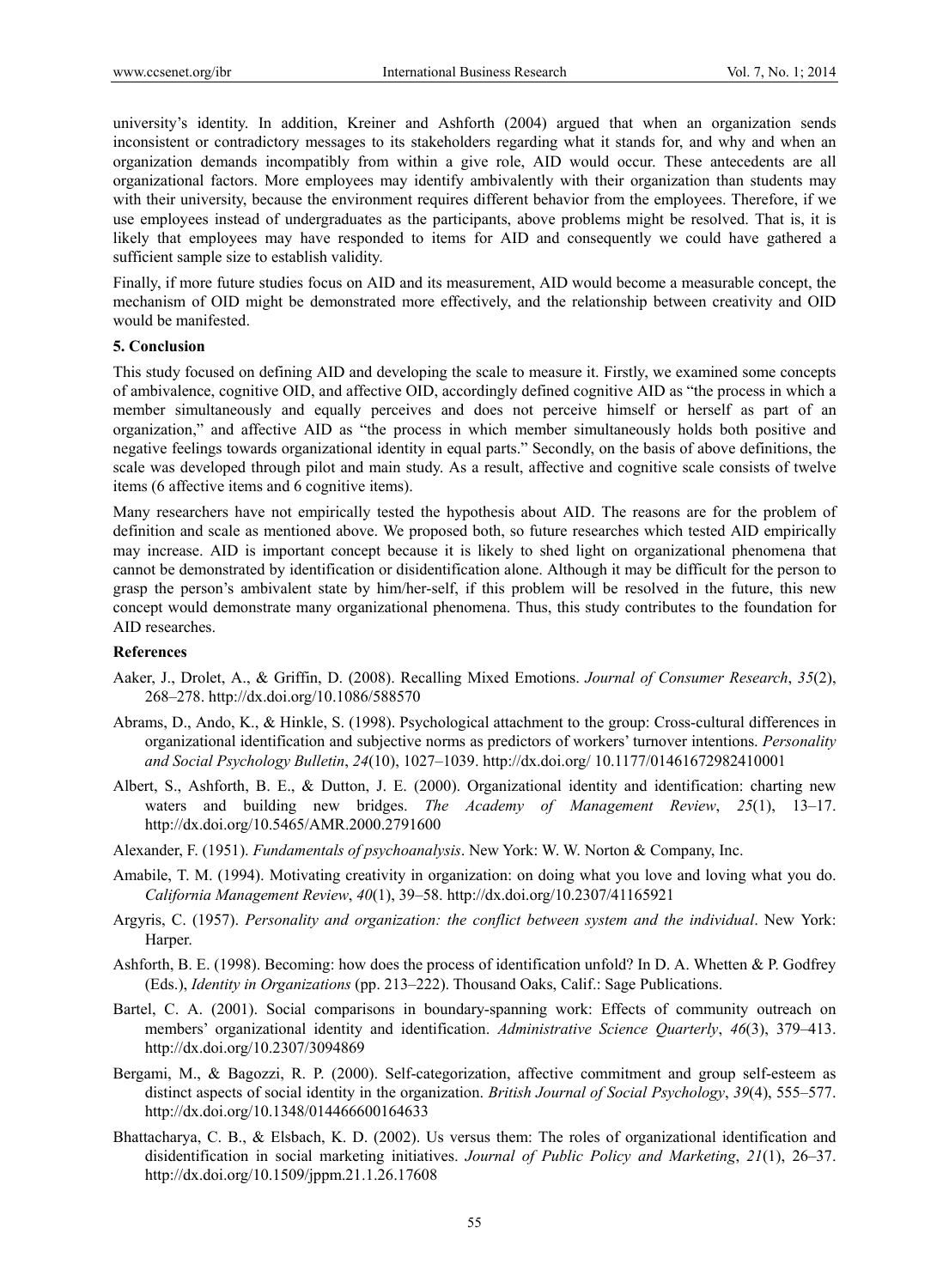- Bleuler, E. (1911). *Dementia Praecox oder Gruppe der Schizophrenien*. Leipzig, Germany: Franz Deuticke.
- Boen, F., Vanbeselaere, N., & Cool, M. (2006). Group status as a determinant of organizational identification after a takeover: A social identity perspective. *Group Processes and Intergroup Relations*, *9*(4), 547–560. http://dx.doi.org/10.1177/1368430206067555
- Brown, R., Condor, S., Mathews, A., Wade, G., & Williams, J. (1986). Explaining intergroup differentiation in an industrial organization. *Journal of Occupational Psychology*, *59*(4), 273–286. http://dx.doi.org/10.1111/j.2044-8325.1986.tb00230.x
- Christensen, P. N., Rothgerber, H., Wood, W., & Matz, D. C. (2004). Social norms and identity relevance: A motivational approach to normative behavior. *Personality and Social Psychology Bulletin*, *30*(10), 1295–1309. http://dx.doi.org/10.1177/0146167204264480
- Costarelli, S., & Colloca, P. (2004). The effects of attitudinal ambivalence on pro-environmental behavioral intentions. *Journal of Environmental Psychology*, *24*(3), 279–288. http://dx.doi.org/10.1016/j.jenvp.2004.06.001
- Dukerich, J. M., Kramer, R., & Parks, J. M. (1998). The dark side of organizational identification. In D. A. Whetten & P. Godfrey (Eds.), *Identity in Organizations* (pp. 245–256). Thousand Oaks, Calif.: Sage Publications.
- Dutton, J. E., Dukerich, J. M., & Harquail, C. V. (1994). Organizational images and member identification. *Administrative Science Quarterly, 39*(2), 263–289. http://dx.doi.org/10.2307/2393235
- Eidelberg, L. (Editor-in-chief) (1968). *Encyclopedia of psychoanalysis* (pp. 27–28). New York: The Free Press.
- Fong, C. T. (2006). The effects of emotional ambivalence on creativity. *Academy of Management Journal*, *49*(5), 1016–1030. http://dx.doi.org/10.5465/AMJ.2006.22798182
- Fong, C. T., & Tiedens, L. Z. (2002). Dueling Experiences and Dual Ambivalences: Emotional and Motivational Ambivalence of Women in High Status Positions. *Motivation and Emotion, 26*(1), 105–121. http://dx.doi.org/10.1023/A:1015198209285
- Foreman, P., & Whetten, D. (2002). Member's identification with multiple-identity organizations. *Organization Science*, *13*(6), 618–635. http://dx.doi.org/10.1287/orsc.13.6.618.493
- Freud, S. (1913). *Totem and taboo*. (Strachey, J. Trans.) (pp. 155–161). London: Routledge & Kegan Paul.
- Gautam, T., Van Dick, R., & Wagner, U. (2004). Organizational identification and organizational commitment: Distinct aspects of two related concepts. *Asian Journal of Social Psychology*, *7*(3), 301–315. http://dx.doi.org/10.1111/j.1467-839X.2004.00150.x
- Hall, D. T., & Schneider, B. (1972). Correlates of organizational identification as a function of career pattern and organizational type. *Administrative Science Quarterly*, *17*(3), 340–350. http://dx.doi.org/10.2307/2392147
- Hall, D. T., Schneider, B., & Nygren, H. T. (1970). Personal factors in organizational identification. *Administrative Science Quarterly*, *15*(2), 176–190. http://dx.doi.org/10.2307/2391488
- Harquail, C. V. (1998). Organizational identification and the "whole person": integrating affect, behavior, and cognition. In D. A. Whetten & P. Godfrey (Eds.), *Identity in Organizations* (pp. 223–231). Sage Publications, Inc.
- Harris, G. E., & Cameron, J. E. (2005). Multiple dimensions of organizational identification and commitment as predictors of turnover intentions and psychological well-being. *Canadian Journal of Behavioural Science*, *37*(3), 159–169. http://dx.doi.org/10.1037/h0087253
- Hinkin, T. R. (1995). A review of scale development practices in the study of organizations. *Journal of Management*, *21*(5), 967–988. http://dx.doi.org/10.1177/014920639502100509
- Hinkin, T. R. (1998). A brief tutorial on development of measures for use in survey questionnaires. *Organizational Research Methods*, *1*(1), 104–121. http://dx.doi.org/10.1177/109442819800100106
- Hinkin, T. R., & Tracey, J. B. (1999). An analysis of variance approach to content validity. *Organizational Research Methods*, *2*(2), 175–186. http://dx.doi.org/10.1177/109442819922004
- Hogg, M. A., Martin, R., Epitropaki, O., Mankad, A., Svensson, A., & Weeden, K. (2005). Effective leadership in salient groups: Revisiting leader—member exchange theory from the perspective of the social identity theory of leadership. *Personality and Social Psychology Bulletin*, *31*(7), 991–1004. http://dx.doi.org/10.1177/0146167204273098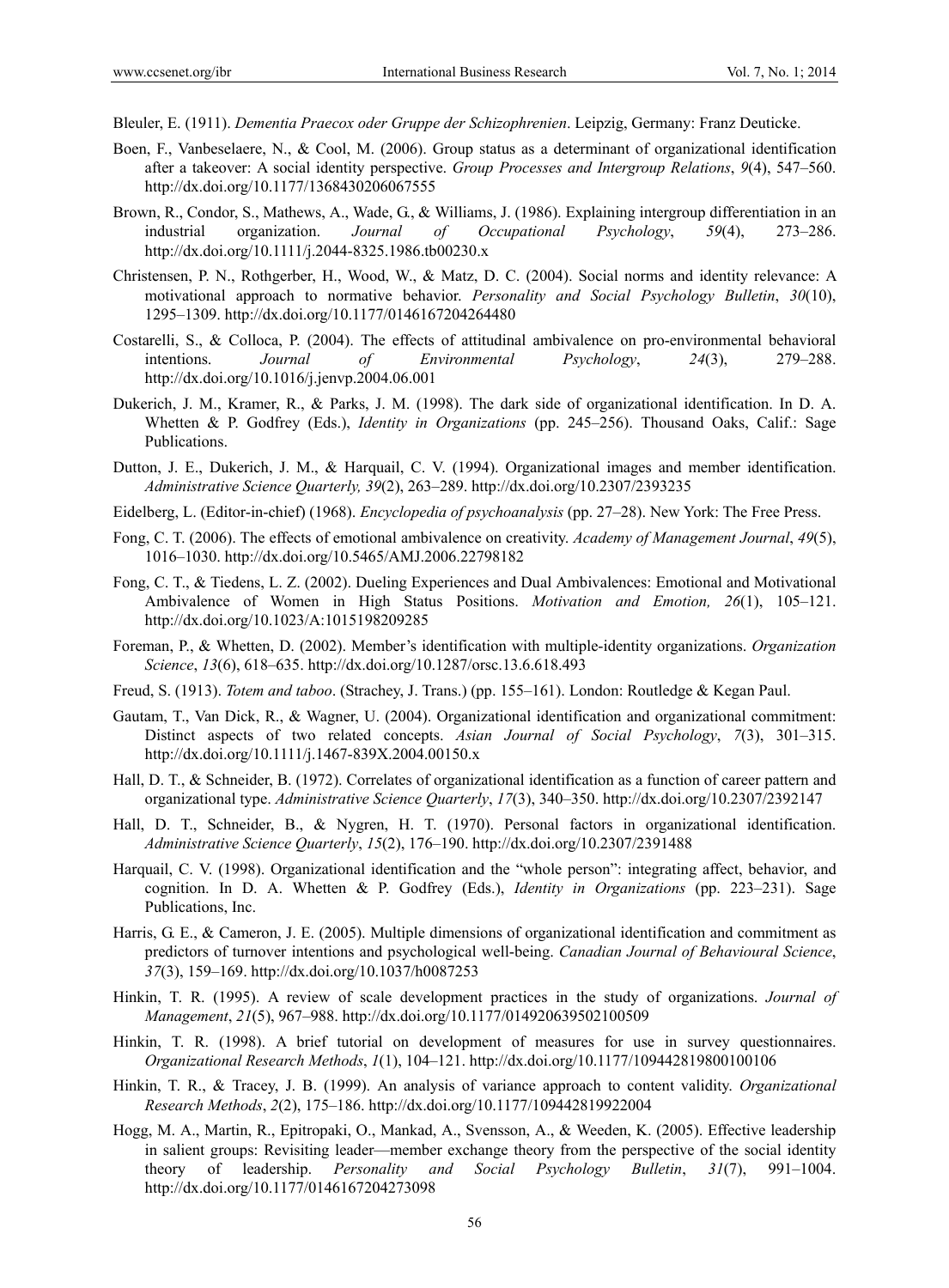- Huo, Y. J., Smith, H. J., Tyler, T. R., & Lind, E. A. (1996). Superordinate identification, subgroup identification, and justice concerns: Is separatism the problem; is assimilation the answer? *Psychological Science*, *7*(1), 40–45. http://dx.doi.org/10.1111/j.1467-9280.1996.tb00664.x
- Johnson, M. D., Morgeson, F. P., & Hekman, D. R. (2012). Cognitive and affective identification: exploring the links between different forms of social identification and personality with work attitudes and behavior. *Journal of Organizational Behavior*, *33*(8), 1142–1167. http://dx.doi.org/10.1002/job.1787
- Johnson, M. D., & Morgeson, F. P. (2005). *Cognitive and affective identification in organizational settings.* Paper presented at the 64th Annual Meeting of the Academy of Management, Honolulu, HI.
- Kaplan, K. J. (1972). On the ambivalence-indifference problem in attitude theory and measurement: a suggested modification of the semantic differential technique. *Psychological Bulletin*, *77*(5), 361–372. http://dx.doi.org/10.1037/h0032590
- Kelman, H. C. (1958). Compliance, identification, and internalization three processes of attitude change. *The Journal of Conflict Resolution*, *2*(1), 51–60. http://dx.doi.org/10.1177/002200275800200106
- Kreiner, G. E., & Ashforth, B. E. (2004). Evidence toward an expanded model of organizational identification. *Journal of Organizational Behavior*, *25*(1), 1–27. http://dx.doi.org/10.1002/job.234
- Lueshcer, K., & Pillemer, K. (1998). Intergenerational ambivalence: a new approach to the study of parent-child relations in later life. *Journal of Marriage and Family*, *60*(2), 413–426. http://dx.doi.org/10.2307/353858
- Mael, F. A., & Ashforth, B. E. (1992). Alumni and their alma mater: A partial test of the reformulated model of organizational identification. *Journal of Organizational Behavior*, *13*(2), 103–123. http://dx.doi.org/10.1002/job.4030130202
- Martin, R., & Epitropaki, O. (2001). Role of organizational identification on implicit leadership theories (ILTs), transformational leadership and work attitudes. *Group Processes and Intergroup Relations, 4*(3), 247–262. http://dx.doi.org/10.1177/1368430201004003005
- Moore, M. (1972). *Moderator effects of ambivalence in attitude measurement.* Paper read at the Annual Meeting of the Midwestern Psychological Association, Cleverland, Ohio.
- Moore, M. (1973). Ambivalence in attitude measurement. *Educational and Psychological Measurement*, *33*(2), 481–483. http://dx.doi.org/10.1177/001316447303300235
- Moskowitz, A., & Heim, G. (2011). Eugen Bleuler's Praecox or the group schizophrenias (1911): a centenary appreciation an reconsideration. *Schizophrenia Bulletin*, *37*(3), 471–479. http://dx.doi.org/10.1093/schbul/sbr016
- Pratt, M. G. (2000). The good, the bad, and the ambivalent: managing identification among amway distributors. *Administrative Science Quarterly*, *45*(3), 456–493. http://dx.doi.org/10.2307/2667106
- Pratt, M. G., & Doucet, L. (2000). Ambivalent feeling in organizational relationships. In S. Fineman (Ed.), *Emotion in organizations* (pp. 204–226) (2nd ed.). Sage Publications. http://dx.doi.org/10.4135/9781446219850.n11
- Priester, J. R., & Petty, R. E. (1996). The gradual threshold of ambivalence: relating the positive and negative bases of attitude to subjective ambivalence. *Journal of Pesonality and Social Psychology*, *71*(3), 431–449. http://dx.doi.org/10.1037/0022-3514.71.3.431
- Randall, J., & Procter, S. (2008). Ambiguity and ambivalence: senior managers' accounts of organizational change in a restructured government department. *Journal of Organizational Change Management*, *21*(6), 686–700. http://dx.doi.org/10.1108/09534810810915727
- Riketta, M. (2000). Discriminative validation of numerical indices of attitude ambivalence. *Current Research in Social Psychology*, *5*(5), 63–83.
- Riketta, M., & Ziegler, R. (2006). Self-ambivalence and self esteem. *Current Psychology*, *25*(3), 192–211. http://dx.doi.org/10.1007/s12144-006-1003-7
- Riordan, C. M., & Weatherly, E. W. (1999). Defining and measuring employees' identification with their work groups. *Educational and Psychological Measurement*, *59*(2), 310–324. http://dx.doi.org/10.1177/00131649921969866
- Roccas, S. (2003). Identification and status revisited: The moderating role of self-enhancement and self transcendence values. *Personality and Social Psychology Bulletin*, *29*(6), 726–736.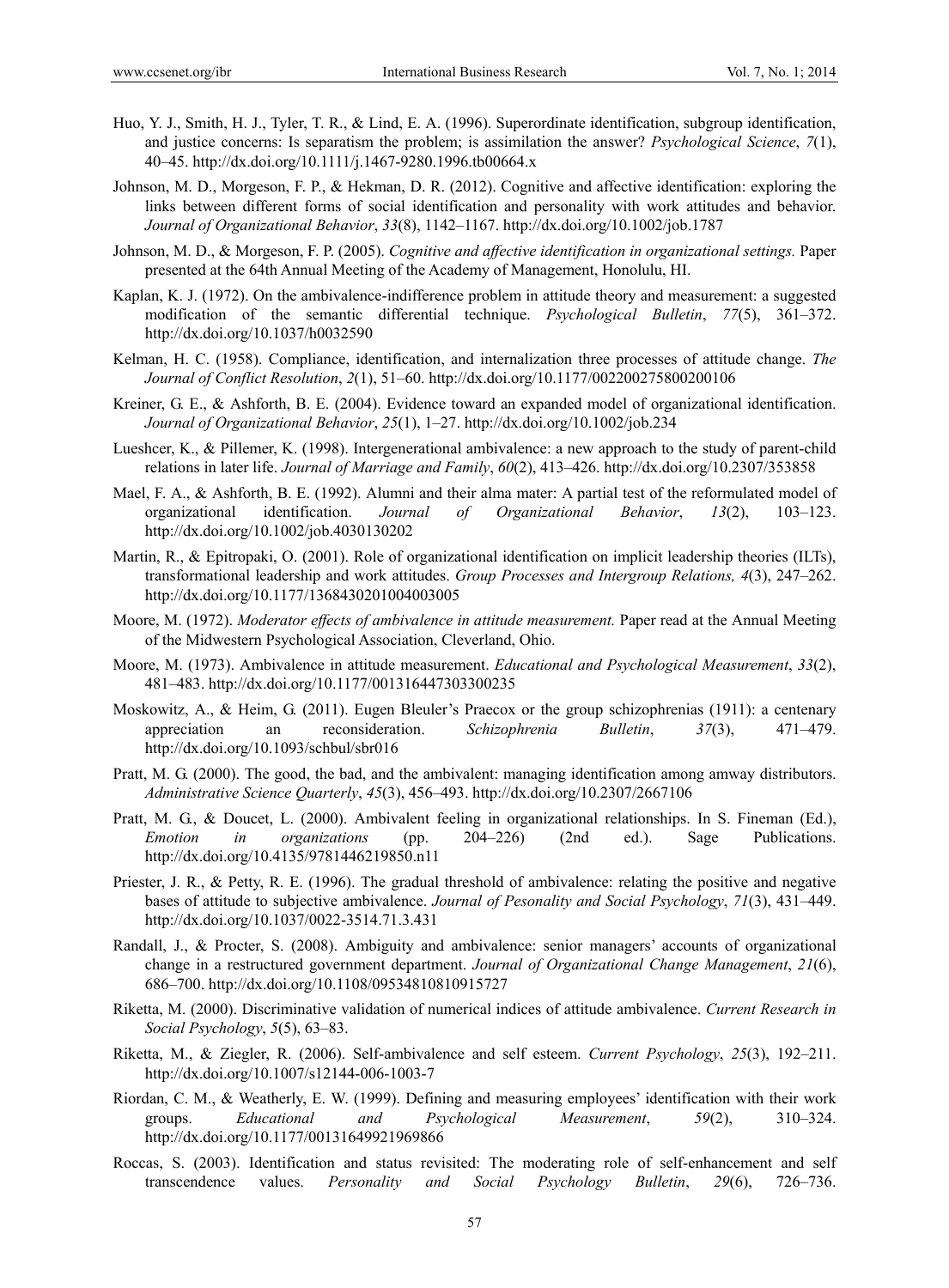http://dx.doi.org/10.1177/0146167203029006005

- Rotondi, T. (1975). Organizational identification and group involvement. *Academy of Management Journal*, *18*(4), 892–897. http://dx.doi.org/10.2307/255389
- Rousseau, D. M. (1998). Why workers still identify with organizations. *Journal of Organizational Behavior, 19*(3), 217–233. http://dx.doi.org/10.1002/(SICI)1099-1379(199805)19:3<217::AID-JOB931>3.3.CO;2-E
- Sincoff, J. B. (1990). The psychological characteristics of ambivalent people. *Clinical Psychology Review*, *10*(1), 43–68. http://dx.doi.org/10.1016/0272-7358(90)90106-K
- Scott, W. (1966). Brief report: measures of cognitive structure. *Multivariate Behavioral Research*, *1*(3), 391–395. http://dx.doi.org/10.1207/s15327906mbr0103\_9
- Sluss, D. M., & Ashforth, B. E. (2007). Relational identity and identification: defining ourselves through work relations. *Academy of Management Review*, *32*(1), 9–32. http://dx.doi.org/10.5465/AMR.2007.23463672
- Smidts, A., Pruyn, A. T. H., & Van Riel, C. B. M. (2001). The impact of employee communication and perceived external prestige on organizational identification. *Academy of Management Journal*, *44*(5), 1051–1062. http://dx.doi.org/10.2307/3069448
- Tajfel, H. (1978). Social categorization, social identity, and social comparison. In H. Tajfel (Ed.), *Differentiation between Social Groups: Studies in the Social Psychology of Intergroup Relations (pp. 61–76). London:* Academic Press.
- Tajfel, H., & Turner, J. C. (1979). An integrative theory of intergroup conflict. In W. G. Austin & S. Worchel (Eds.), *The Social Psychology of Intergroup Relations* (pp. 33–47). Monterey, CA: Brooks/Cole.
- Tompkins, P. K., & Cheney, G. (1985). Communication and unobstructive control in contemporary organizations. In R. D. McPhee & P. K. Tompkins (Eds.), *Organizational communication: traditional themes and new irections* (pp. 179–210). Thousand Oaks, Calif.: SAGE Publications, Inc.
- Tompson, M. M., Zanna, M. P., & Griffin, D. W. (1995). Let's not be indifferent about (attitudinal) ambivalence. In R. E. Petty & J. A. Krosnick (Eds.), *Attitude strength: antecedents and concequences* (pp. 361–386)*.* Mahwah, NJ: Lawlence Erlbaum Associates.
- Vandenberg, R. J., Self, R. M., & Seo, J. H. (1994). A critical examination of the internalization, identification, and compliance commitment measures. *Journal of Management*, *20*(1), 123–140. http://dx.doi.org/10.1177/014920639402000106
- Van Dick, R. (2001). Identification in organizational contexts: linking theory and research from social and organizational psychology. *International Journal of Management Reviews*, *3*(4), 265–283. http://dx.doi.org/10.1111/1468-2370.00068
- Van Dick, R., Wagner, U., Stellmacher, J., & Christ, O. (2004). The utility of a broader conceptualization of organizational identification: Which aspects really matter? *Journal of Occupational and Organizational Psychology and Aging*, *77*(2), 171–191. http://dx.doi.org/10.1348/096317904774202135
- Van Knippenberg, D., Van Knippenberg, B., Monden, L., & DeLima, F. (2002). Organizational identification after a merger: A social identity perspective. *The British Journal of Social Psychology*, *41*(2), 233–252. http://dx.doi.org/10.1348/014466602760060228
- Van Leeuwen, E., Van Knippenberg, D., & Ellemers, N. (2003). Continuing and changing group identities: The effects of merging on social identification and ingroup bias. *Personality and Social Psychology Bulletin*, *29*(6), 679–690. http://dx.doi.org/10.1177/0146167203029006001

Verganti, R. (2011). Designing breakthrough products. *Harvard Business Review*, *89*(10), 114–120.

#### **Notes**

This paper revised the material which is presented in Europan Academy of Management, Annual Conference 2013, Doctoral Colloquium at Galatasaray University, Turkey.

Note 1. We confirms that only Kreiner and Ashforth (2004) developed the scale for AID.

Note 2. Although ambivalence was examined inductively by a few studies, these studies have a common problem. For example, Fong and Tiedens (2002), Pratt and Doucet (2000), and Randall and Procter (2008) studies the ambivalence that organization members recognized and felt. However, compared with the definition